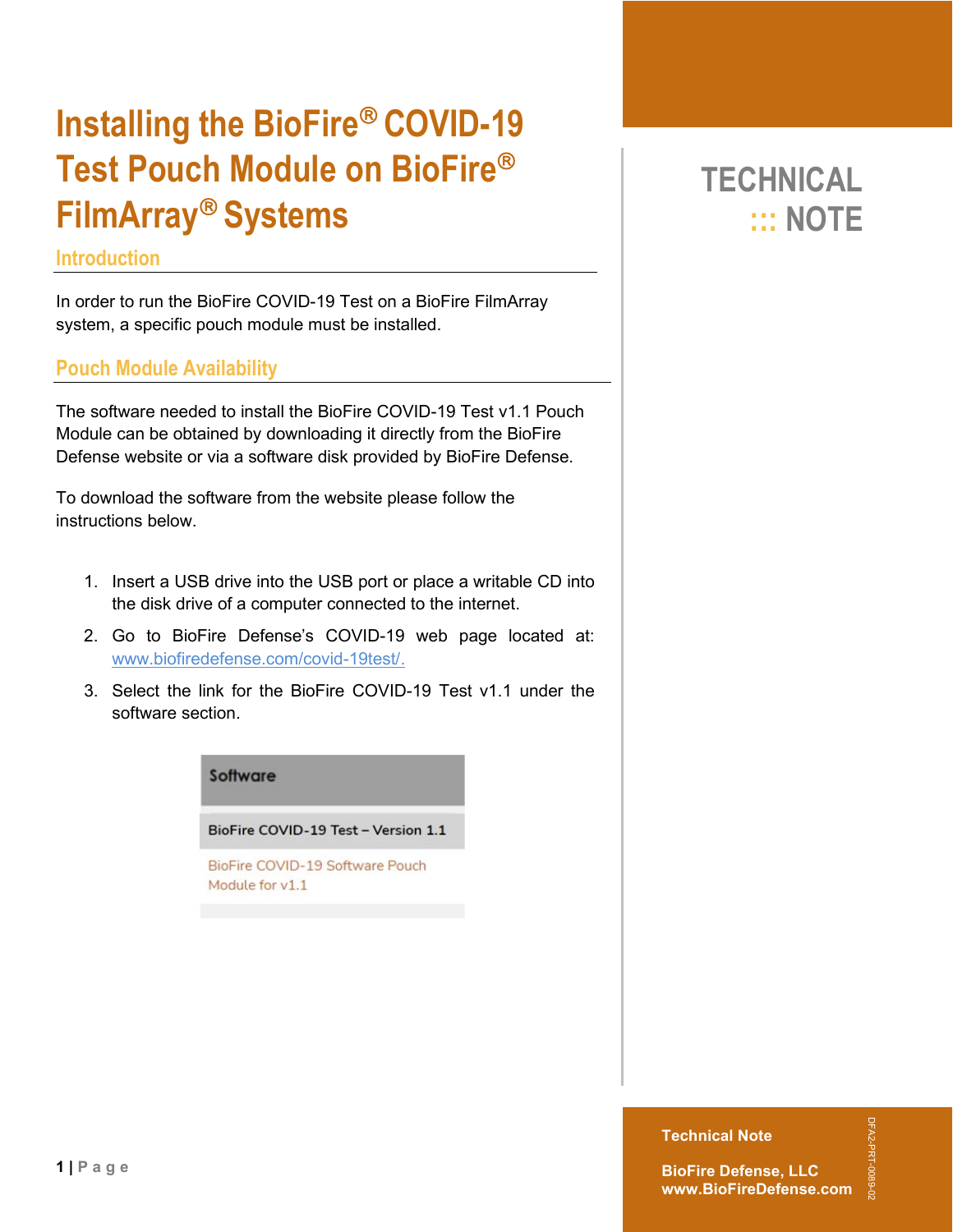#### 4. Fill out the web form

| <b>BioFire® COVID-19 Test v1.1 Software</b><br><b>Pouch Module - Download Form</b>                                                                   |                            |                           |
|------------------------------------------------------------------------------------------------------------------------------------------------------|----------------------------|---------------------------|
|                                                                                                                                                      | First Name*                | Last Name*                |
|                                                                                                                                                      | Institution*               | <b>Department</b>         |
| In order to run a FilmArray pouch with the FilmArray<br>instrument, a specific Pouch Module must be installed into<br>the FilmArray system software. | <b>Address</b>             |                           |
| Fill out the form to download the BioFire COVID-19 Test<br>v1.1 Pouch Module for the FilmArray Software.                                             | <b>Street Address</b>      |                           |
| Download the Pouch Module Installation Instructions                                                                                                  | Address Line 2<br>City     | State / Province / Region |
|                                                                                                                                                      | ZIP / Postal Code<br>Phone | Country<br>Email*         |
|                                                                                                                                                      |                            | Submit                    |

- 5. Download the file by clicking "BioFire COVID-19 Test v1.1 Pouch Module".
- 6. Extract the files from the downloaded .zip folder and save to the USB drive or CD.

### **Installing the COVID-19 Test Pouch Module for the BioFire FilmArray 2.0 System**

Using the downloaded file from the internet or the software disk, complete the following steps to install the new pouch module on each BioFire 2.0 computer.

- 1. Insert the USB drive or CD containing the BioFire COVID-19 Test v1.1 Pouch Module into a USB port or disk drive on the BioFire 2.0 computer.
- 2. Open the FilmArray software from the desktop icon.



**TECHNICAL ::: NOTE**

**Technical Note**

**BioFire Defense, LLC www.BioFireDefense.com** DFA2-PRT-0089-02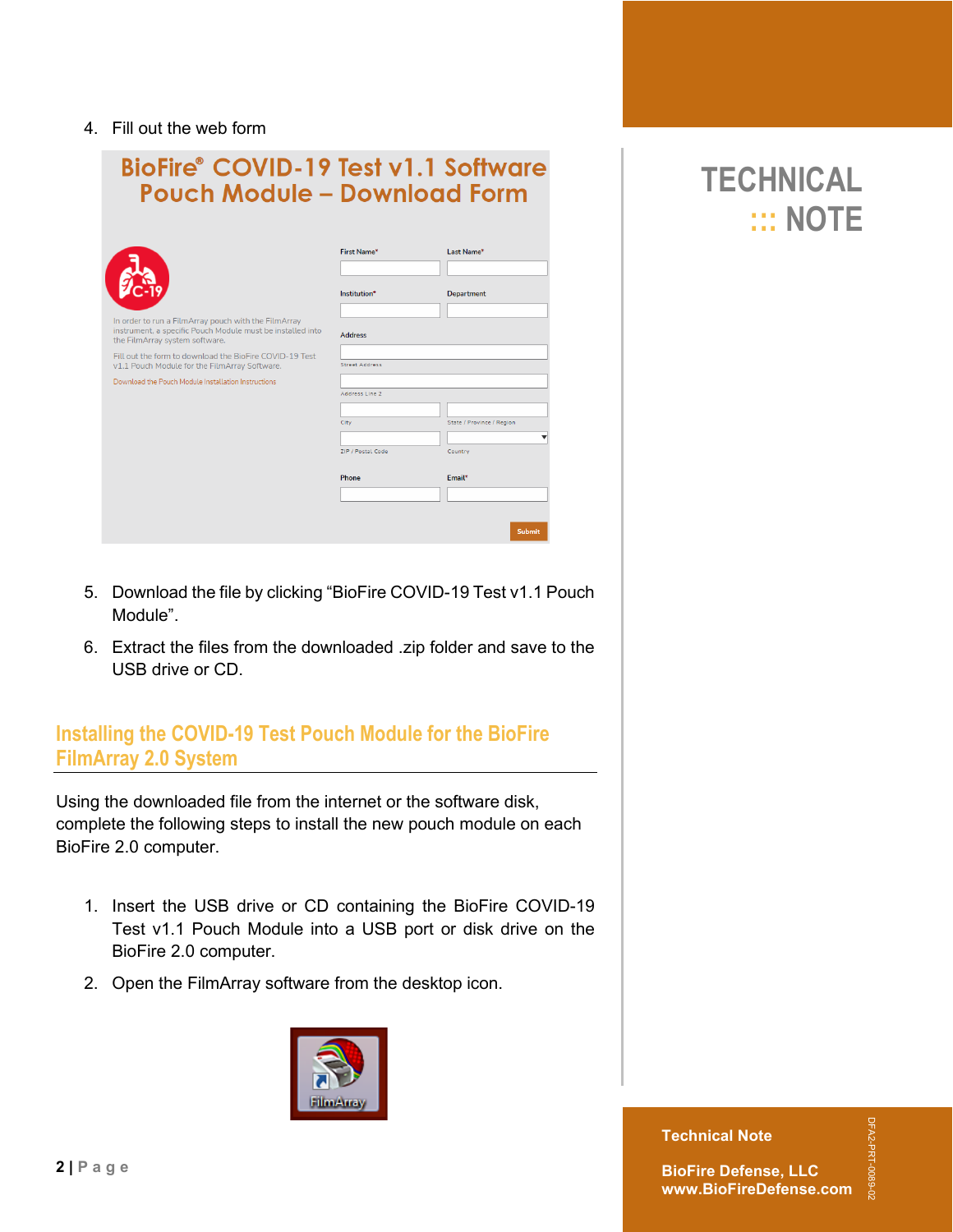3. Navigate to the 'FilmArray' menu in the top left corner of the software.

|                |                           | Control                                | B.<br>Runs |                                         | Management                                |
|----------------|---------------------------|----------------------------------------|------------|-----------------------------------------|-------------------------------------------|
|                | Tools<br>٠                | Pouch Management                       |            |                                         |                                           |
| g              | Preferences<br>٠<br>About | Instrument Configuration<br>System Log |            | <b>Istrument Name:</b><br><b>FA2469</b> | Ga Instrument Serial No:<br><b>FA2469</b> |
| <b>ES</b> Exit |                           |                                        |            |                                         |                                           |
|                | Pouch                     |                                        |            |                                         | <b>Operator</b>                           |

Click '**Tools'**. Click '**Pouch Management**'.

4. Click '**Install Pouch**'.

| <sup>9</sup> Finding®<br>FilmArray®<br>Control | Strows Control Control<br>Pouch<br>$\alpha$<br>Management |                      |        |           | $\sigma$<br>$\times$<br>i.<br>$\begin{picture}(20,20) \put(0,0){\line(1,0){10}} \put(15,0){\line(1,0){10}} \put(15,0){\line(1,0){10}} \put(15,0){\line(1,0){10}} \put(15,0){\line(1,0){10}} \put(15,0){\line(1,0){10}} \put(15,0){\line(1,0){10}} \put(15,0){\line(1,0){10}} \put(15,0){\line(1,0){10}} \put(15,0){\line(1,0){10}} \put(15,0){\line(1,0){10}} \put(15,0){\line(1$ |
|------------------------------------------------|-----------------------------------------------------------|----------------------|--------|-----------|-----------------------------------------------------------------------------------------------------------------------------------------------------------------------------------------------------------------------------------------------------------------------------------------------------------------------------------------------------------------------------------|
| Pouch Type                                     | <b>Analysis Version</b>                                   | <b>Build Version</b> |        |           |                                                                                                                                                                                                                                                                                                                                                                                   |
| BCID2 Panel v1.0                               | $\mathsf{C}$                                              | 2.0.3.2              | Active | Uninotell |                                                                                                                                                                                                                                                                                                                                                                                   |
| GI Panel v2.1                                  | $\,c\,$                                                   | 2.0.1.2              | Active | Uninstall |                                                                                                                                                                                                                                                                                                                                                                                   |
| ME Panel v1.4                                  | $\subset$                                                 | 2.0.6.3              | Active | Uninstall |                                                                                                                                                                                                                                                                                                                                                                                   |
| Pneumo v2.0                                    | $\subset$                                                 | 2.1.3.12             | Active | Uninstall |                                                                                                                                                                                                                                                                                                                                                                                   |
| RP2.1 v1.0                                     | $\subset$                                                 | 2.0.0.5              | Active | Uninstall |                                                                                                                                                                                                                                                                                                                                                                                   |
|                                                |                                                           |                      |        |           |                                                                                                                                                                                                                                                                                                                                                                                   |
|                                                |                                                           | <b>Install Pouch</b> |        |           |                                                                                                                                                                                                                                                                                                                                                                                   |

- 5. Navigate to the USB or disk drive where the pouch modules have been saved.
- 6. Select the desired pouch module file.
- 7. Click '**Open'**.

| Select Pouch File        |                                                                                                                      |                    |                    |          |                           |                                 |     |        | x            |
|--------------------------|----------------------------------------------------------------------------------------------------------------------|--------------------|--------------------|----------|---------------------------|---------------------------------|-----|--------|--------------|
| New folder<br>Organize - | Computer ▶ Removable Disk (G:) ▶ BioFire.FilmArray.Pouch.COVID-19-Test-1.1-package-2.1.0.10C-2.1.0.8NEC-2.1.0.8PEC-8 |                    |                    |          | $\mathbf{v}$ $\mathbf{v}$ | Search BioFire.FilmArray.Pouc p | 年 ÷ | гm     | $\mathbf{a}$ |
| <b>X</b> Favorites       | ×<br>Name                                                                                                            | Date modified      | Type               | Size     |                           |                                 |     |        |              |
|                          | 8 BioFire.FilmArray.Pouch.COVID-19-Test-1.1.dll                                                                      | 9/16/2021 11:11 AM | Application extens | 1,833 KB |                           |                                 |     |        |              |
| Libraries                | 8 BioFire.FilmArray.Pouch.COVID-19-Test-NEC-1.1.dll                                                                  | 9/16/2021 11:11 AM | Application extens | 1,848 KB |                           |                                 |     |        |              |
|                          | 8 BioFire.FilmArray.Pouch.COVID-19-Test-PEC-1.1.dll                                                                  | 9/16/2021 11:11 AM | Application extens | 1.800 KB |                           |                                 |     |        |              |
| Computer                 |                                                                                                                      |                    |                    |          |                           |                                 |     |        |              |
| SYSTEM (C:)              |                                                                                                                      |                    |                    |          |                           |                                 |     |        |              |
| BMXSOFTWARE (D:)         |                                                                                                                      |                    |                    |          |                           |                                 |     |        |              |
| Removable Disk (G:)      |                                                                                                                      |                    |                    |          |                           |                                 |     |        |              |
| <b>Call Network</b>      |                                                                                                                      |                    |                    |          |                           |                                 |     |        |              |
|                          | File name: EC-21.0.8PEC-8                                                                                            |                    |                    |          | ۰                         | <b>Pouch Files</b>              |     |        | ۰            |
|                          |                                                                                                                      |                    |                    |          |                           | Open                            |     | Cancel |              |

**NOTE:** The BioFire COVID-19 Test v1.1 requires three .dll files which must be installed one at a time.

## **TECHNICAL ::: NOTE**

**Technical Note**

DFA2-PRT-0089-02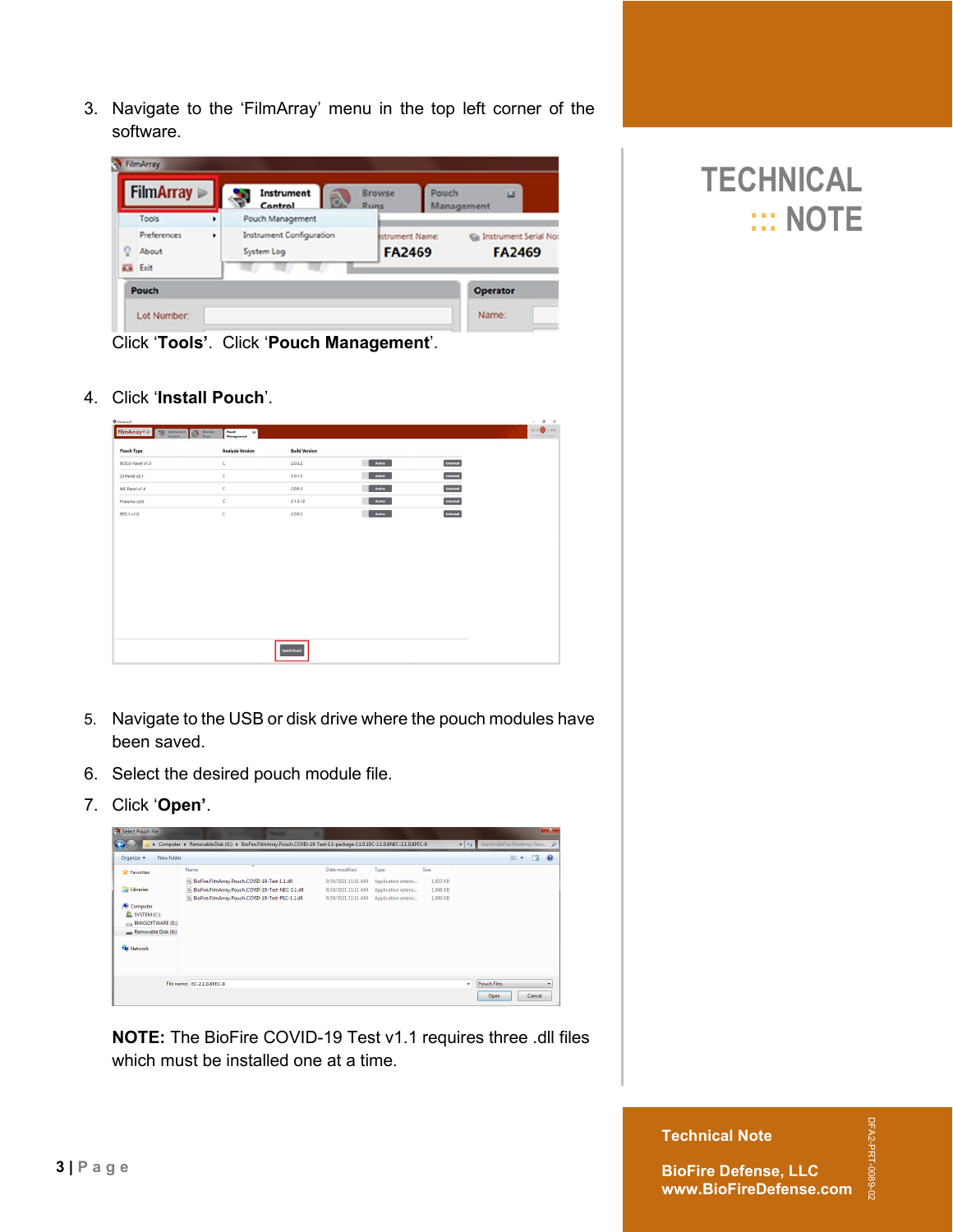8. Verify the pouch module builds are correct. The BioFire COVID-19 Test v1.1 has three analysis packages with build versions that must match the screenshot below.

| <b>FilmArray</b> <sup>®</sup><br>Instrument<br>Control | Pouch<br><b>Browse</b><br>$\overline{\mathbf{z}}$<br>ß.<br><b>Runs</b><br>Management |                      |
|--------------------------------------------------------|--------------------------------------------------------------------------------------|----------------------|
| <b>Pouch Type</b>                                      | <b>Analysis Version</b>                                                              | <b>Build Version</b> |
| BCID2 Panel v1.0                                       | Ċ                                                                                    | 2.0.3.2              |
|                                                        | $\mathsf{C}$                                                                         | 2.1.0.10             |
| COVID-19 Test v1.1                                     | <b>NEC</b>                                                                           | 2.1.0.8              |
|                                                        | <b>PEC</b>                                                                           | 2.1.0.8              |
| GI Panel v2.1                                          | $\epsilon$                                                                           | 2.0.1.2              |
| RP2.1 v1.0                                             |                                                                                      | 2.0.0.5              |

**NOTE**: If the build version doesn't match, the process was not successful. Please contact technical support for assistance.

9. Eject the removable drive from the computer.

## **Installing the BioFire® COVID-19 Test Pouch Module for the BioFire® Torch System**

To install the BioFire COVID-19 Test v1.1 Pouch Module on a BioFire Torch System base:

- 1. Insert the removable drive containing the installation file into the BioFire Torch System.
- 2. Select the '**Pouch Modules'** option on the Settings screen.



## **TECHNICAL ::: NOTE**

**Technical Note**

DFA2-PRT-0089-02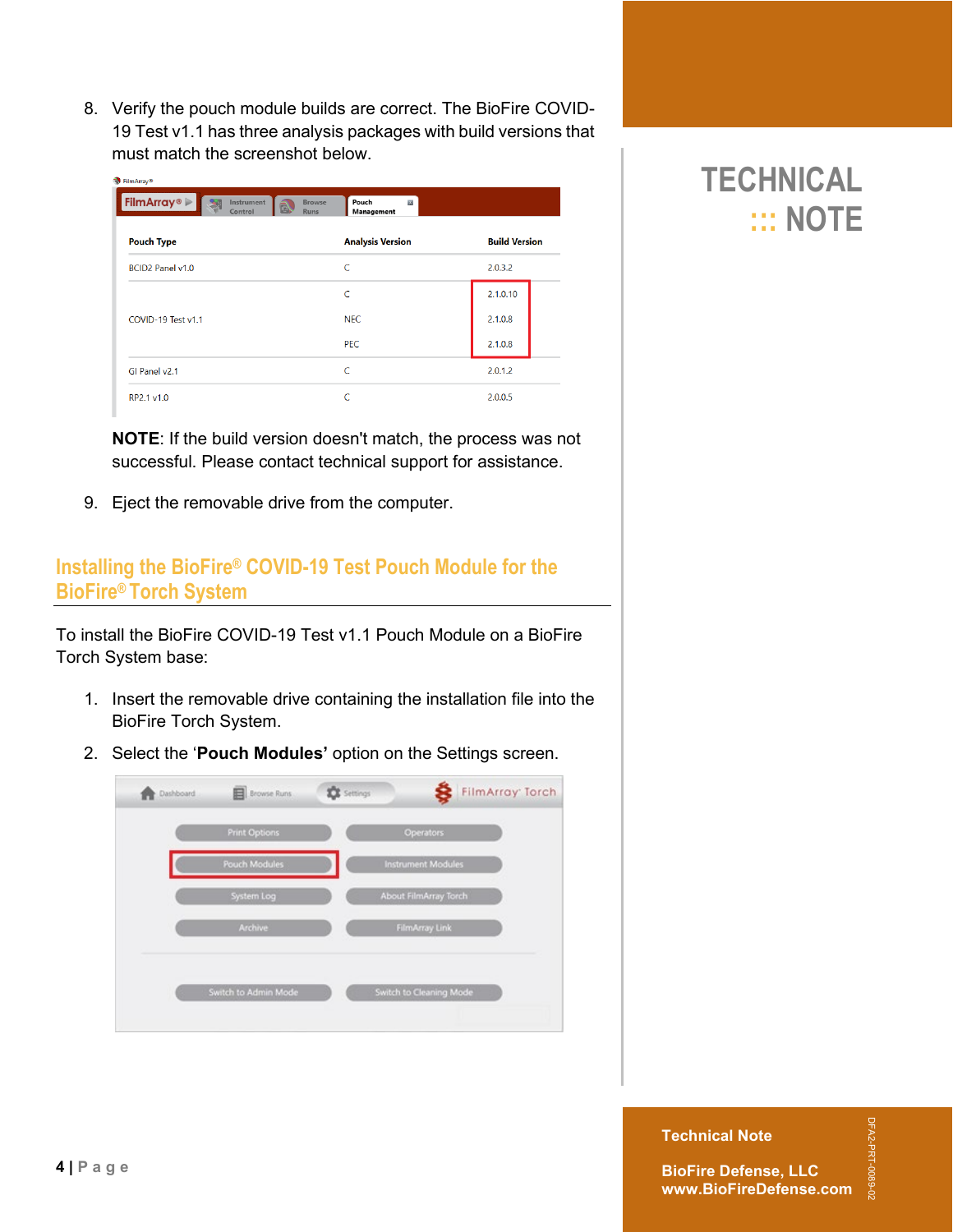3. Select **'Install New Pouch'**.

| 曰<br>Dashboard                            | Settings<br><b>Browse Runs</b> |                   |        | FilmArray Torch |
|-------------------------------------------|--------------------------------|-------------------|--------|-----------------|
| <b>Pouch Type</b>                         | <b>Analysis</b>                | <b>Build</b>      |        |                 |
| BCID2 Panel v1.0                          | $\mathsf{C}$                   | 2.0.3.2           | Active | Uninstall       |
| <b>Committee Service</b><br>GI Panel v2.1 | C                              | 2.0.1.2           | Active | Uninstall       |
| ME Panel v1.4                             | $\mathsf{C}$                   | 2.0.6.3           | Active | Uninstall       |
| Pneumo v2.0                               | $\mathsf{C}$                   | 2.1.3.12          | Active | Uninstall       |
| RP2.1 v1.0                                | $\mathsf{C}$                   | 2.0.0.5           | Active | Uninstall       |
|                                           |                                |                   |        |                 |
|                                           |                                |                   |        |                 |
|                                           |                                |                   |        |                 |
|                                           |                                | Install New Pouch |        |                 |



4. Select the **'Install'** option associated with the desired pouch module.

| <b>Browse Runs</b><br>Settings<br>Dashboard          | FilmArray <sup>+</sup> Torch |
|------------------------------------------------------|------------------------------|
| <b>File Path</b>                                     |                              |
| H:\BioFire.FilmArray.Pouch.COVID-19-Test-1.1.dll     | Install                      |
| H:\BioFire.FilmArray.Pouch.COVID-19-Test-NEC-1.1.dll | Install                      |
| H:\BioFire.FilmArray.Pouch.COVID-19-Test-PEC-1.1.dll | Install                      |

**NOTE**: The software will display available installation files in the root directory of the connected removable drive; files in subfolders are not displayed. A list of installed modules will be displayed once a file has been installed.

**Technical Note**